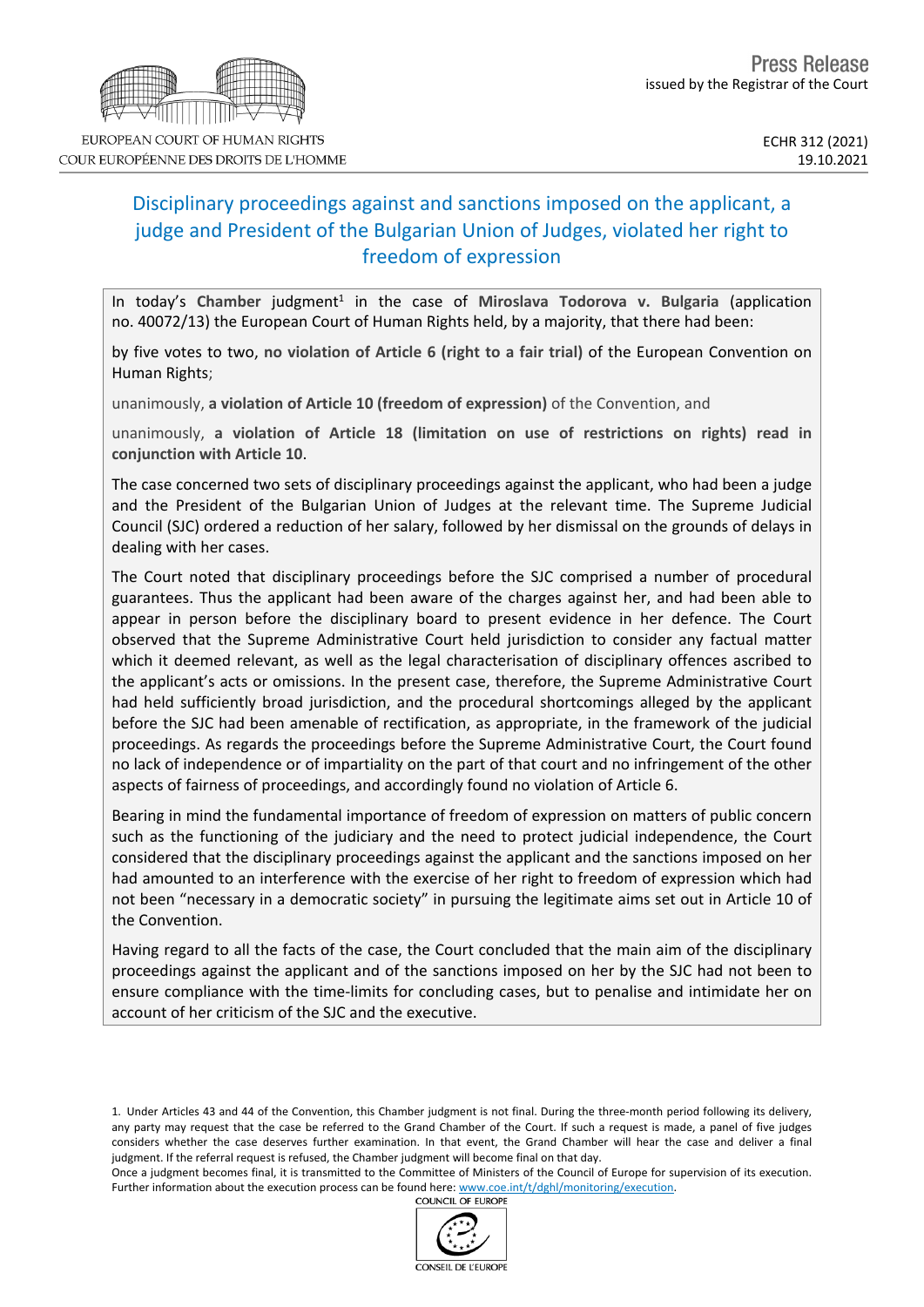# Principal facts

The applicant, Miroslava Stefanova Todorova, is a Bulgarian national who was born in 1972 and lives in Sofia (Bulgaria). She has been a judge since 1999, and at the material time was in post in the criminal division of Sofia City Court.

In October 2009 Ms Todorova was elected President of the main professional association of judges, the Bulgarian Union of Judges (BUJ). In that capacity she made public statements on many occasions criticising the action of the SJC, particularly in connection with certain appointments of court presidents, as well as the Government's judicial policy. In the last few months of 2009, and then in 2010, the BUJ, through the intermediary of its President, made several public statements denouncing comments made to the press by the then Minister of the Interior.

On 14 September 2010 the President of the Sofia Court of Appeal sent the Inspector General of the SJC a letter setting out a list of pending cases which had produced judgments for which reasons had still not been published over three months after their delivery, which had prevented the court of appeal from examining them. The SJC Inspector General ordered an audit of the criminal division of Sofia City Court.

In November 2010 the BUJ publicly criticised the appointment procedure under which the new President of the Supreme Administrative Court, G.K., had been nominated.

In June 2011, on the occasion of the appointment procedure for the President of Sofia City Court, Ms Todorova and a large number of other judges opposed the candidacy of V.Y., a judge known to be a close friend of the Minister of the Interior, and expressed their preference for a different candidate.

On 26 July 2011, the SJC Inspector General presented the SJC with a proposal to bring disciplinary proceedings against judges with large backlogs of cases. The disciplinary board noted that Ms Todorova had delayed the delivery of judicial decisions or the giving of reasons in 57 cases, which had amounted to "systematic failure to meet deadlines" for the purposes of section 307 (4) (1) of the Judiciary Act. The board proposed that the SJC order a 15% reduction in her salary for two years as a disciplinary sanction. On 19 January 2012 the SJC adopted the proposal by 18 votes in favour and 1 abstention. Ms Todorova appealed to the Supreme Administrative Court against the SJC's decision.

Subsequently, having noted that Ms Todorova had been responsible for considerable delays in three cases and that she had given instructions to input incorrect data into the court's electronic register, the disciplinary board proposed that the SJCS impose the heaviest possible disciplinary sanction on her, that is to say dismissal. On 12 July 2012 the SJC decided by a majority of 19 votes to 3 with 2 abstentions, to dismiss her from her functions. The applicant appealed to the Supreme Administrative Court to set aside that decision.

Ms Todorova's appeal against the SJC's decision to reduce her salary as a disciplinary sanction was examined at first instance by a three-judge formation of the Supreme Administrative Court, which decided to set aside the SJC's decision. The SJC appealed on points of law to an extended formation of the Supreme Administrative Court. On 18 December 2012 the Supreme Administrative Court, sitting as a five-judge formation, set aside the judgment and dismissed the appeal. The 15% salary reduction for a two-year period became final and was enforced.

In her appeal against the SJC's decision ordering her dismissal, Ms Todorova had relied on the lack of impartiality of the SJC and the incompatibility of that decision with substantive and procedural law and with the aim of the law. The Supreme Administrative Court dismissed her appeal. Ms Todorova appealed on points of law. By judgment of 16 July 2013 the Supreme Administrative Court, ruling as a five-judge formation, stated that the applicant had been held responsible for the delays noted in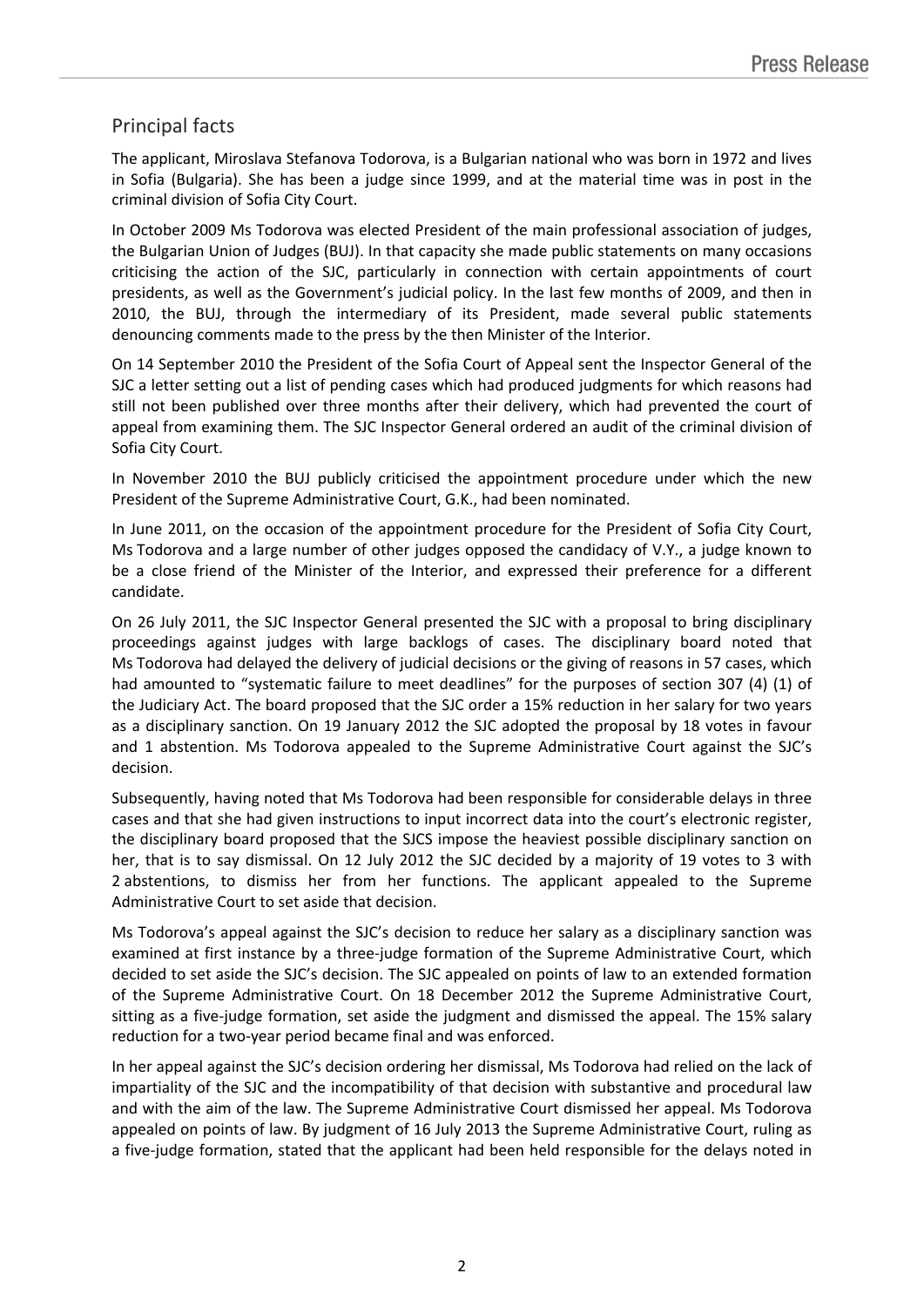two cases, but ordered the referral of the case file to the SJC for review of the sanction to be imposed. Ms Todorova was reinstated in post on 18 July 2013.

Following the referral by the Supreme Administrative Court, the disciplinary board proposed that the SJC impose on the applicant the sanction of a 25% salary cut for two years. The SJC considered the case on 27 March 2014, and Ms Todorova was sanctioned with a demotion to the lower-level court (Sofia District Court) for a two-year period.

Ms Todorova appealed to the Supreme Administrative Court to set aside that decision and requested a stay of execution of the sanction, submitting that it was in the public interest that she be allowed to complete the examination of her cases pending. A three-judge formation of the Supreme Administrative Court examined the action to set aside the decision, and partly allowed it. The three-judge formation of the Supreme Administrative Court considered that the demotion constituted an appropriate sanction but that its duration should be reduced to one year. The applicant and the SJC appealed on points of law. The Supreme Administrative Court dismissed the applicant's appeal and upheld the two-year demotion sanction.

# Complaints, procedure and composition of the Court

Relying on Article 6 § 1 (right to a fair trial), the applicant complained about various aspects of the fairness of the disciplinary proceedings against her. Under Article 8 (right to respect for private life), she maintained that the disciplinary sanctions and the publicity given to the disciplinary proceedings had infringed her right to respect for her private life and her reputation. Relying on Article 10 (freedom of expression), she contended that the disciplinary proceedings against her had amounted to a disguised penalty for her publicly expressed views criticising the work of the SJC and the repeated intervention of the executive in pending cases. Under Article 14 (prohibition of discrimination) taken together with Article 10, she argued that the interference with her right to freedom of expression had been discriminatory. Relying on Article 18 (limitation on use of restrictions on rights), she alleged that the disciplinary proceedings had pursued an ulterior purpose.

The application was lodged with the European Court of Human Rights on 18 June 2013.

Judgment was given by a Chamber of seven judges, composed as follows:

Tim **Eicke** (the United Kingdom), *President*, Faris **Vehabović** (Bosnia and Herzegovina), Armen **Harutyunyan** (Armenia), Gabriele **Kucsko-Stadlmayer** (Austria), Pere **Pastor Vilanova** (Andorra), Ana Maria **Guerra Martins** (Portugal) and, Ekaterina **Salkova** (Bulgaria)*, ad hoc Judge*,

and also Ilse **Freiwirth**, *Section Deputy Registrar.*

## Decision of the Court

#### Article 6

The Court observed that the Supreme Judicial Council (SJC) was a body established by law which, when examining disciplinary cases, had full jurisdiction to appraise the impugned facts and to determine the responsibility of an accused judge, after conducting proceedings as regulated by law. It could therefore be considered, in line with the case-law of the Court, as a judicial body with full jurisdiction to which the safeguards set out in Article 6 were applicable.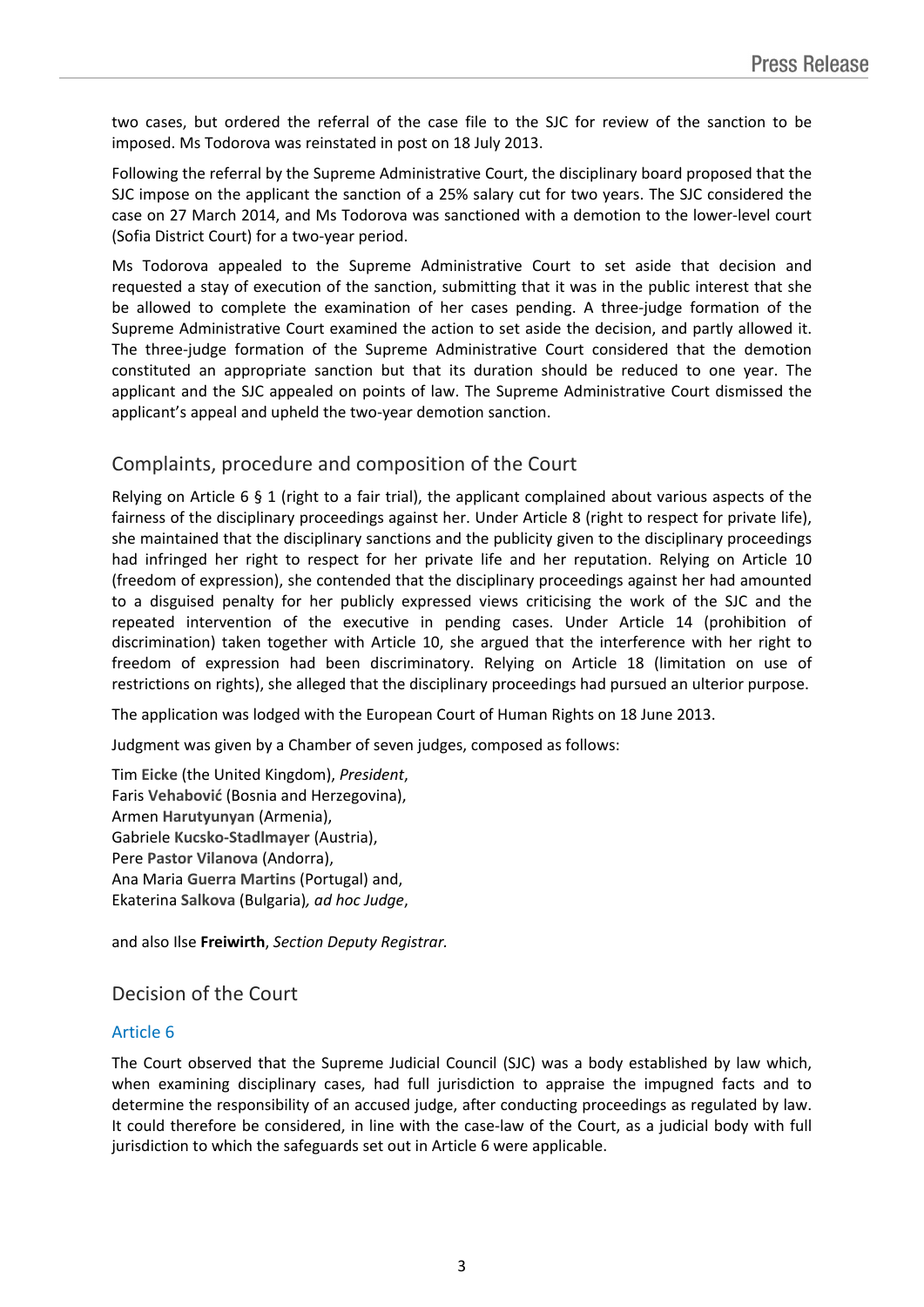The Court noted that the disciplinary proceedings before the CSM comprised a number of procedural safeguards. Thus the applicant had been aware of the allegations against her, and had been able to appear in person before the disciplinary board to present evidence in her defence. She had been aware of the board's proposed conclusion and been able to present written observations before the plenary SJC.

Nevertheless, the applicant had complained of the lack of impartiality on the part of some members of the SJC. In the present case the Court did not consider it necessary to determine whether the proceedings before the SJC had been compatible with Article 6 of the Convention as regards their conclusions on the Supreme Administrative Court's compliance with the requirements of that provision and the scope of that court's scrutiny.

The Court observed that the Supreme Administrative Court had held jurisdiction to consider any factual matter which it deemed relevant, as well as the legal characterisation as disciplinary offences ascribed to the applicant's acts or omissions. It would appear therefore that the Supreme Administrative Court had held sufficiently broad jurisdiction, and the procedural shortcomings alleged by the applicant before the SJC had been amenable of rectification, as appropriate, in the framework of the judicial proceedings.

As regards objective impartiality, the Court noted that the applicant's appeal against the SJC's decision to dismiss her had been assigned to the sixth division of the Supreme Administrative Court following a change in the apportionment of different types of cases among the divisions of the Supreme Administrative Court, which had been decided on by the President of that court in March 2012. That change had affected not only the applicant's case but also all appeals lodged against the SJC's decisions. The Court observed that G.K., the President of the Supreme Administrative Court – who the applicant claimed was biased against her on account of the criticism levelled by the BUJ when he had been appointed – had not been included in the formations which had ruled on the applicant's cases. The Court considered that the fact that the applicant had expressed a view as President of the BUJ on the appointment of the President of the Supreme Administrative Court could not be taken to mean that all the decisions he had subsequently taken in the exclusive framework of his administrative functions had been biased. Moreover, the applicant had been able to challenge the decisions given by the formations of the sixth division before five-judge formations from different divisions.

As regards the applicant's criticism concerning the case apportionment system, particularly the fact that only the judge rapporteur had been appointed in a random manner and not the whole trial formation, the Court pointed out that the apportionment of cases within a court was, in principle, a matter for the State's margin of appreciation, and noted that the applicant had not adduced evidence pointing to any lack of impartiality on the part of specific judges having determined her appeals.

The Court noted no lack of independence or impartiality on the part of the Supreme Administrative Court, and found no violation of Article 6 in that regard.

#### Article 8

The Court reiterated that in the framework of initial disciplinary proceedings the applicant had sustained a 15% reduction in her salary for a two-year period, and later, in the context of a second set of proceedings, the sanction of dismissal, which decision had nevertheless been set aside after the applicant's appeal and replaced with demotion for a period of two years.

The Court observed that whilst the applicant had been deprived of her remuneration for some one year before her dismissal had been set aside by the Supreme Administrative Court, in accordance with domestic law, following such setting aside, she had been able to receive compensation for her loss of salary. Accordingly, the loss of income resulting from the immediate enforcement of the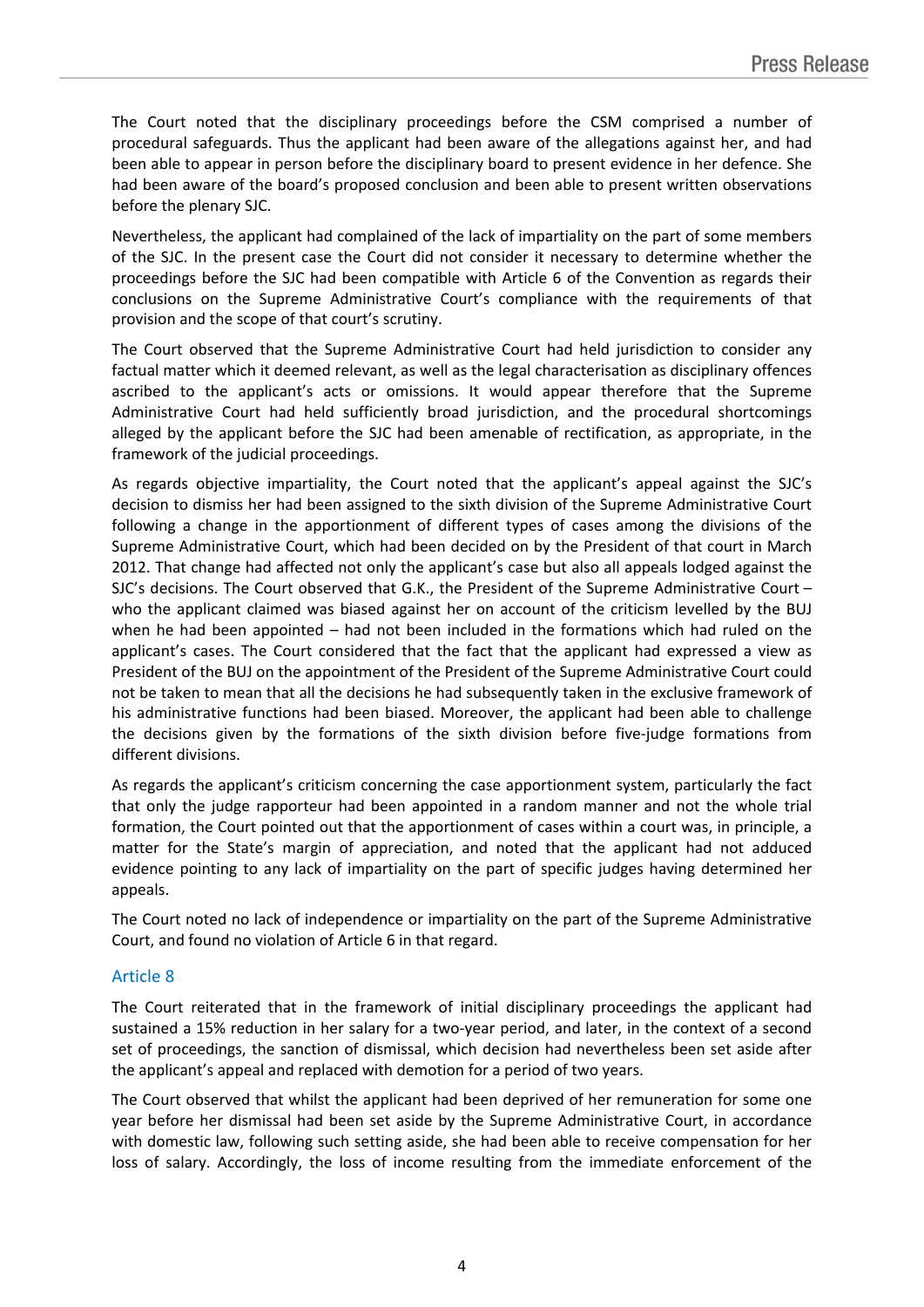measure setting aside the dismissal decision had therefore proved temporary. Furthermore, the applicant had not been prevented from engaging in other paid work.

The applicant did not provide any evidence to show that the disciplinary proceedings or the manner in which they had been reported in the media had damaged her professional reputation in such a way as to attain the severity threshold of Article 8 of the Convention. Although the disciplinary proceedings against the applicant had indeed been extensively covered by the media, it would not appear that the publications in question – information from the SJC or various comments published in the press – had been predominantly negative. On the contrary, those publications had reflected both critical and positive opinions, and the publicity surrounding her case had also attracted support for the applicant from legal professionals, journalists and the general public.

Under those circumstances, the Court did not consider that the disciplinary sanctions imposed on the applicant had had an impact on her reputation reaching the level of severity required by Article 8 of the Convention. The complaint therefore had to be rejected.

#### Article 10

The Court did not overlook the fact that the sanctions had been based formally on grounds of serious breaches of professional duty on the applicant's part, which had been separate from her public pronouncements and whose existence was indisputable. It considered nevertheless that the proceedings against the applicant had been bound up with her public statements. Those proceedings and sanctions could therefore have had a chilling effect on the applicant's exercise of her freedom of expression and on that of all members of the national judiciary.

The order to set aside the dismissal had also been subject to immediate enforcement for a period of about one year, during which the applicant had been removed from office. The Court considered that the dismissal ordered by the SJC and the immediate enforcement of that sanction had incontrovertibly had a chilling effect on the applicant and also on other judges, deterring them from voicing critical opinions on the action of the SJCS, or more generally on issues relating to judicial independence. The Court considered that the domestic authorities had failed to accompany their decisions with relevant and sufficient reasons to explain why the disciplinary proceedings and the sanctions imposed on the applicant had been necessary and proportionate to the legitimate aims pursued in the instant case.

Bearing in mind the fundamental importance of freedom of expression on matter of public concern such as the functioning of the justice system or the need to protect judicial independence, the Court considered that the disciplinary proceedings against the applicant and the sanctions imposed on her had amounted to an interference in the exercise of her right to freedom of expression which had not been "necessary in a democratic society" in order to achieve the legitimate aims pursued by Article 10 of the Convention.

This finding should not, however, be interpreted as ruling out the possibility of prosecuting a judge for breaches of his professional duty resulting from exercising his freedom of expression, provided that such action could not be suspected of constituting retaliation for the exercise of that fundamental right. In order to dispel any suspicion in this connection, the domestic authorities had to be able to establish that the proceedings in question had exclusively pursued one or more of the legitimate aims set out in the second paragraph of Article 10.

In the present case the Court found a violation of Article 10 of the Convention.

#### Article 14 read in conjunction with Article 10

The Court observed that the applicant's complaint essentially reprised the issues which it had already examined above under Article 10. It consequently held that no separate issue arose under Article 14 and that it was not necessary to formulate any separate finding under that provision.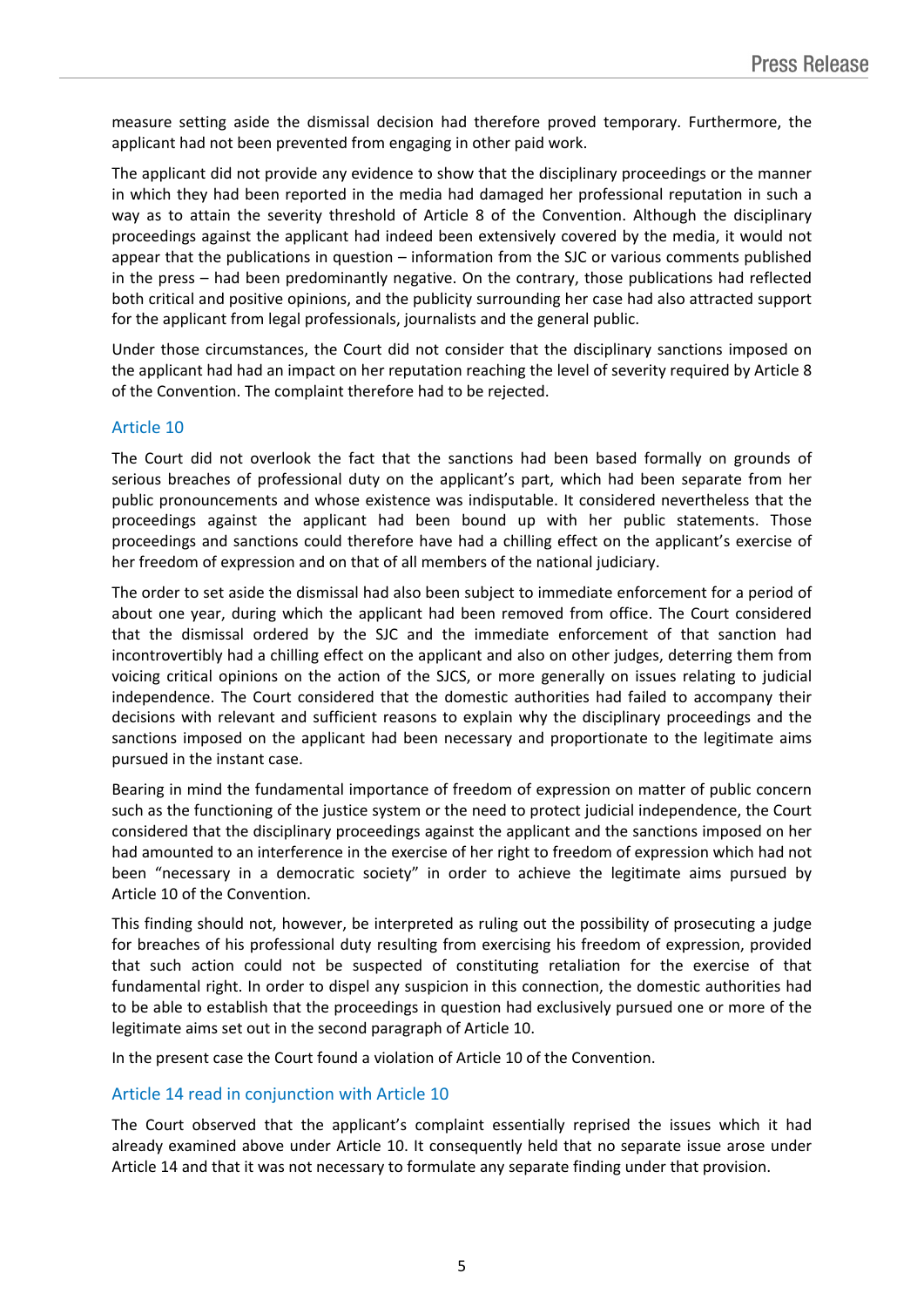### Article 18

The Court first of all observed that it considered that the complaint put forward by the applicant under Article 18 of the Convention concerned a fundamental aspect of the present case.

The Court had already noted that the disciplinary measures imposed on the applicant had been directly linked to her public statements. The Court further observed that there had been controversy between the applicant's association of judges and the executive. In particulier, the Minister of the Interior had made statements to the press personally targeting the applicant and criticising her work as a judge.

The Court considered those facts sufficient to conclude that the disciplinary proceedings and the sanctions imposed by the SJC on the applicant had also pursued an aim not covered by the Convention: punishing her for her pronouncements as President of the BUJ.

The Court observed that the SJC had come down particularly hard on the applicant, particularly by initially ordering her dismissal. The exceptional severity and the disproportionate nature of that sanction had been noted by broad sections of the legal and judicial community in Bulgaria, by the Minister of Justice herself, by the media, the NGOs and also the international organisations. It should also be noted here that in the framework of both sets of disciplinary proceedings, the SJC had taken account of the delays having led to the time-barring of the applicant's disciplinary liability, and that error had had to be corrected by the Supreme Administrative Court and had, in particular, been used to justify the setting aside of the applicant's dismissal.

The Court pointed out that the applicant, in carrying out her activities within the BUJ, had been exercising her right of association and freedom of expression, and that there had been nothing to suggest that those activities had been unlawful or incompatible with the judicial code of ethics.

In the light of the foregoing considerations, it was alarming to note an apparent intention to use disciplinary procedure to retaliate against the applicant for her views.

In conclusion, having regard to all the facts of the case, the Court considered that, regardless of the fact that the applicant's dismissal had ultimately been set aside by the Supreme Administrative Court, the main aim of the disciplinary proceedings against the applicant and of the sanctions imposed on her by the SJC had been, not to ensure compliance with the time-limits for concluding cases, but to penalise and intimidate her on account of her criticism of the SJC and the executive.

There had therefore been a violation of Article 18 of the Convention read in conjunction with Article 10.

#### Just satisfaction (Article 41)

The Court held that Bulgaria was to pay the applicant 1,340 euros (EUR) in respect of costs and expenses.

#### Separate opinion

Judges **Harutyunyan** and **Salkova** expressed a joint partly dissenting opinion. This opinion is annexed to the judgment.

#### *The judgment is available only in French.*

This press release is a document produced by the Registry. It does not bind the Court. Decisions, judgments and further information about the Court can be found on [www.echr.coe.int](http://www.echr.coe.int/). To receive the Court's press releases, please subscribe here: [www.echr.coe.int/RSS/en](http://www.echr.coe.int/RSS/en) or follow us on Twitter [@ECHR\\_CEDH](https://twitter.com/ECHR_CEDH).